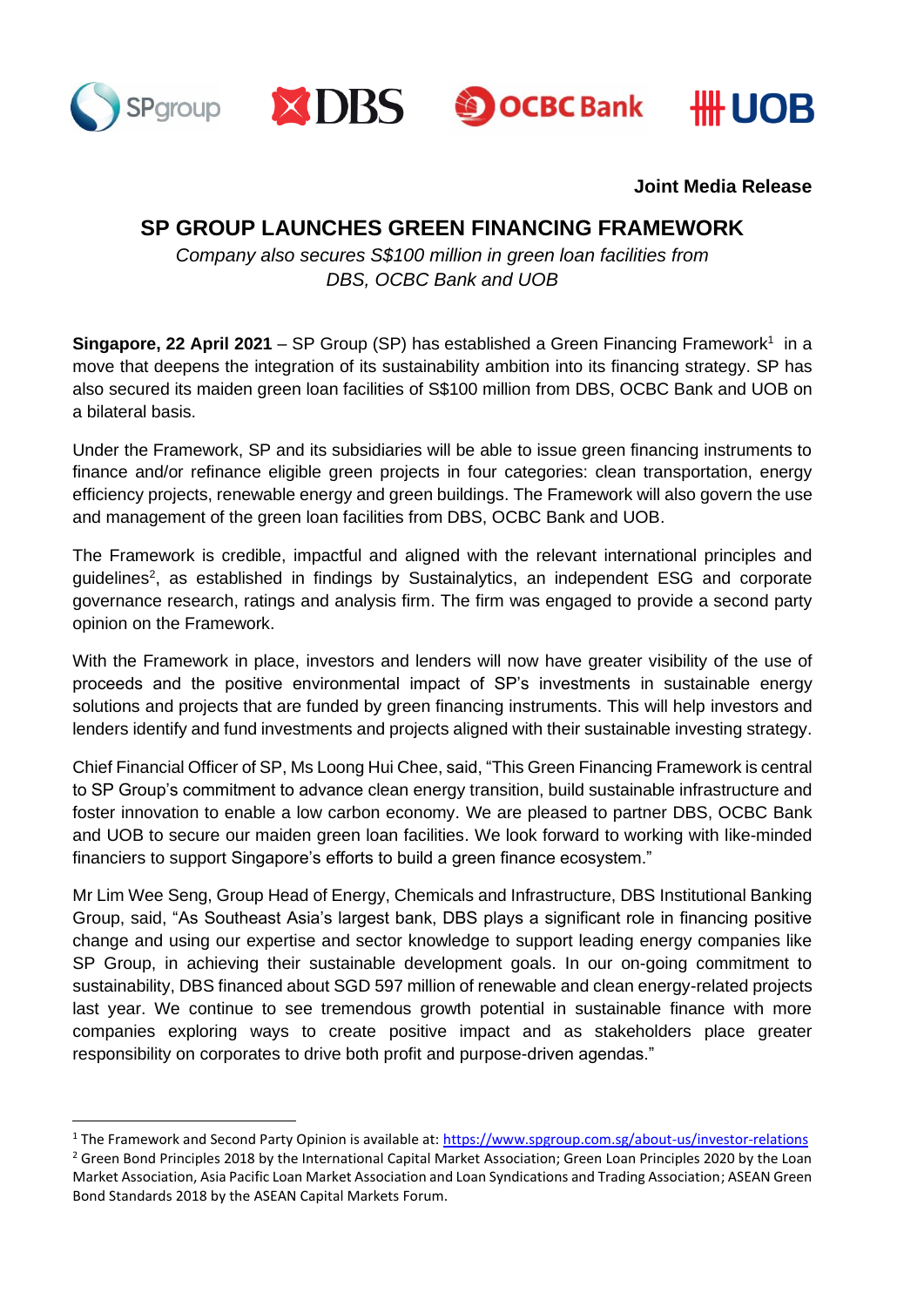

OCBC Bank's head of Global Corporate Banking, Ms Elaine Lam, said, "We are pleased to support our long-time customer SP Group to drive the clean energy transition and contribute to the building of sustainable cities. Their Green Financing Framework, which we are pleased to have codeveloped, enables them to tap on green loans to fund projects that can create positive change. We look forward to partnering on more sustainable finance deals with SP Group in the future."

Mr Leong Yung Chee, Head of Group Corporate Banking, UOB said, "At UOB, we understand how important sustainability is to our client's business model and take an active role in supporting their transition towards a low carbon future as they ramp up their sustainability strategies. We are pleased to deepen our existing relationship with Singapore's biggest utilities group, from our partnership on UOB's Utilities Marketplace<sup>3</sup>, to being a provider of the company's first green loan. Our latest green loan exemplifies our commitment to helping our clients grow responsibly and demonstrates our efforts in building more sustainable and liveable cities."

More information on SP's Green Financing Framework can be accessed at <https://www.spgroup.com.sg/about-us/investor-relations>**.**

**-Ends-**

<sup>&</sup>lt;sup>3</sup> Please refer to UOB news release: "UOB charges ahead with Singapore's first online utility marketplace to help [customers save on their monthly bills](https://www.uobgroup.com/web-resources/uobgroup/pdf/newsroom/2019/UOB-online-utility-marketplace.pdf)", 6 May 2019.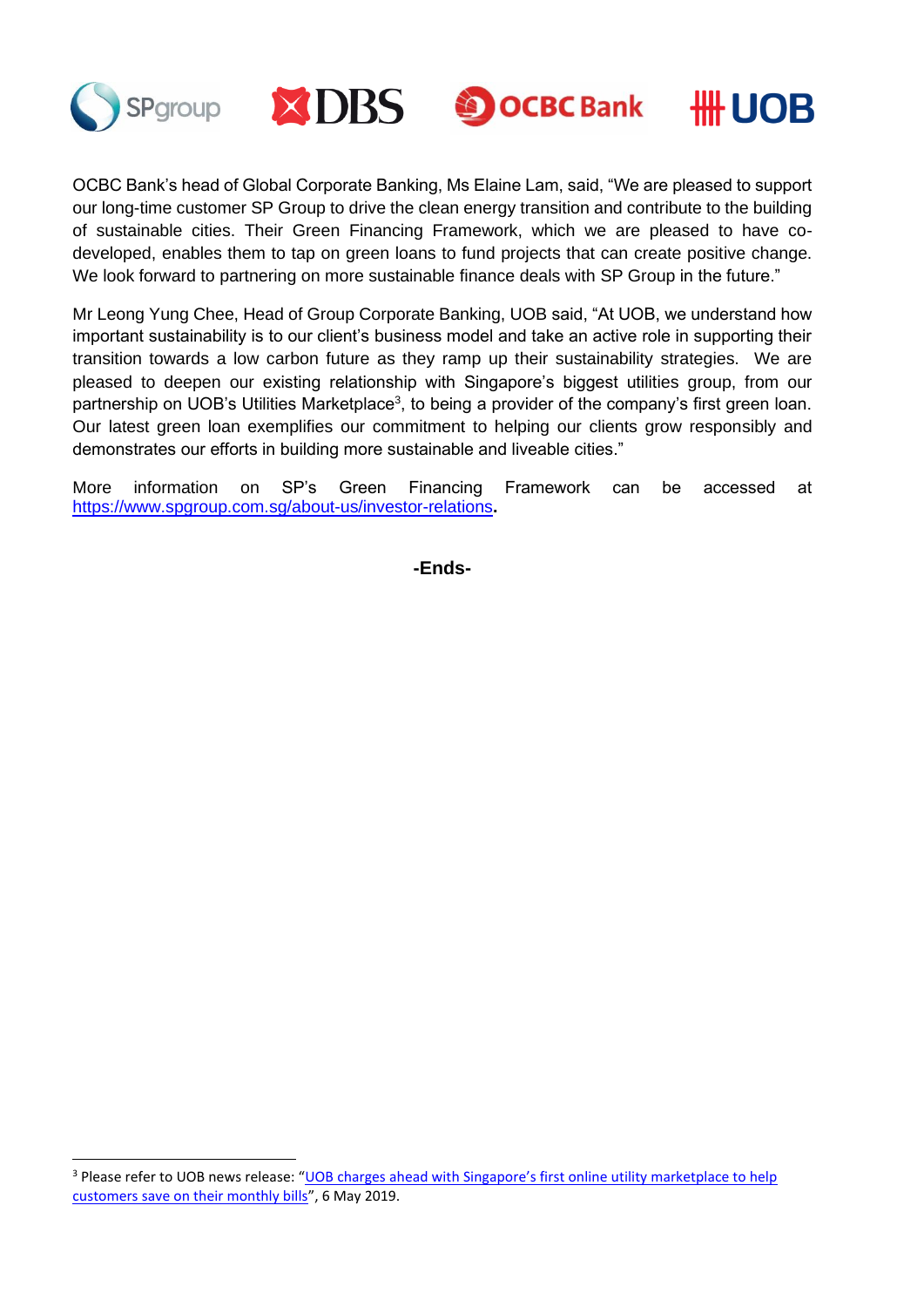





## **About SP Group**

SP Group is a leading utilities group in the Asia Pacific, enabling a low-carbon, smart energy future for its customers. It owns and operates electricity and gas transmission and distribution businesses in Singapore and Australia, and sustainable energy solutions in Singapore and China.

As Singapore's national grid operator, about 1.6 million industrial, commercial and residential customers benefit from its world-class transmission, distribution and market support services. These networks are amongst the most reliable and cost-effective world-wide.

Beyond traditional utilities services, SP Group provides a suite of sustainable energy solutions such as cooling and heating systems for business districts and residential townships, electric vehicle fast charging and green digital energy management tools for customers in Singapore and the region.

For more information, please visit spgroup.com.sg or follow us on Facebook at fb.com/SPGroupSG, on LinkedIn at spgrp.sg/linkedin and on Twitter @SPGroupSG.

#### **About DBS**

DBS is a leading financial services group in Asia with a presence in 18 markets. Headquartered and listed in Singapore, DBS is in the three key Asian axes of growth: Greater China, Southeast Asia and South Asia. The bank's "AA-" and "Aa1" credit ratings are among the highest in the world.

Recognised for its global leadership, DBS has been named "World's Best Bank" by Euromoney, "Global Bank of the Year" by The Banker and "Best Bank in the World" by Global Finance. The bank is at the forefront of leveraging digital technology to shape the future of banking, having been named "World's Best Digital Bank" by Euromoney. In addition, DBS has been accorded the "Safest Bank in Asia" award by Global Finance for 12 consecutive years from 2009 to 2020.

DBS provides a full range of services in consumer, SME and corporate banking. As a bank born and bred in Asia, DBS understands the intricacies of doing business in the region's most dynamic markets. DBS is committed to building lasting relationships with customers, and positively impacting communities through supporting social enterprises, as it banks the Asian way. It has also established a SGD 50 million foundation to strengthen its corporate social responsibility efforts in Singapore and across Asia.

With its extensive network of operations in Asia and emphasis on engaging and empowering its staff, DBS presents exciting career opportunities. For more information, please visit [www.dbs.com.](http://www.dbs.com/)